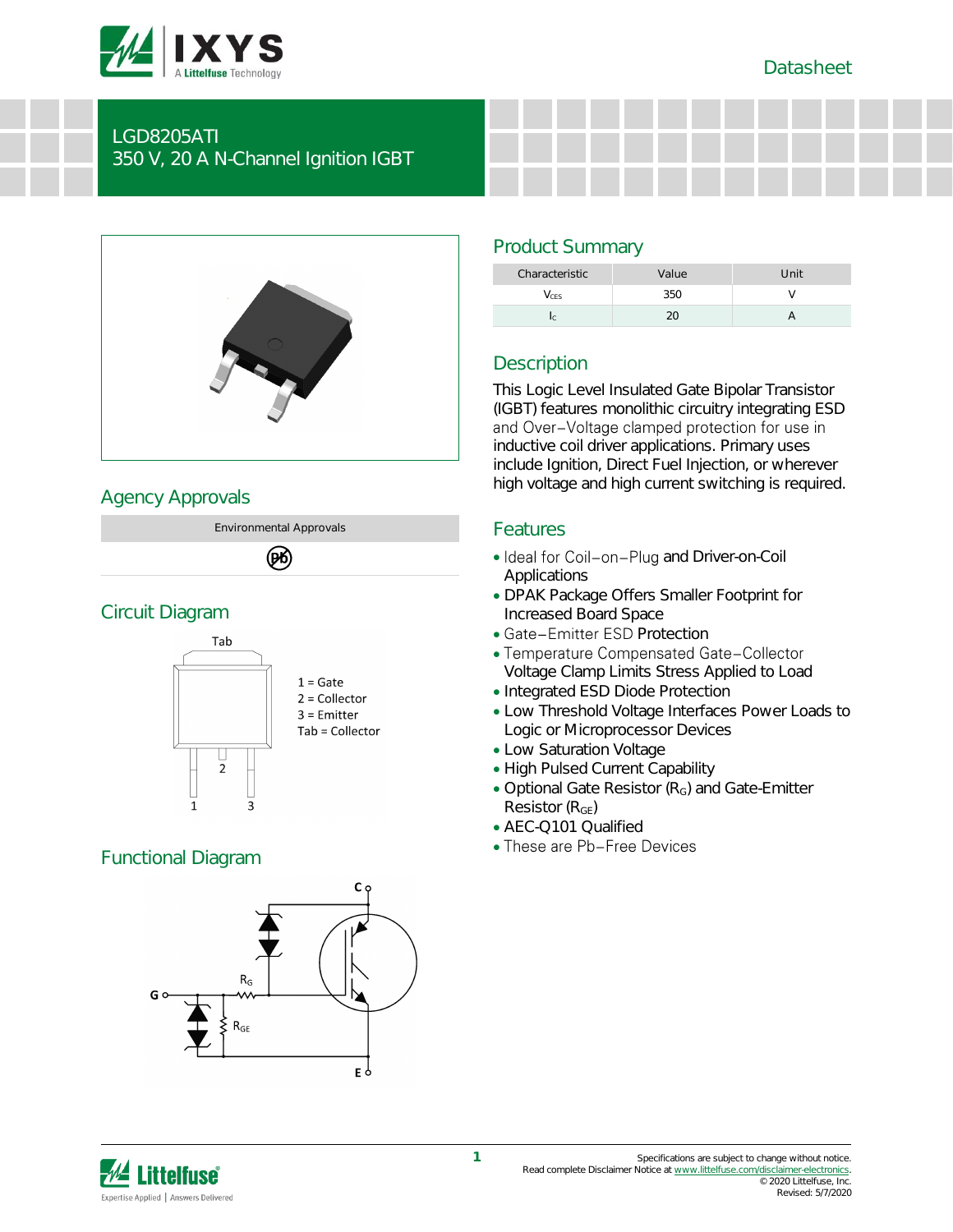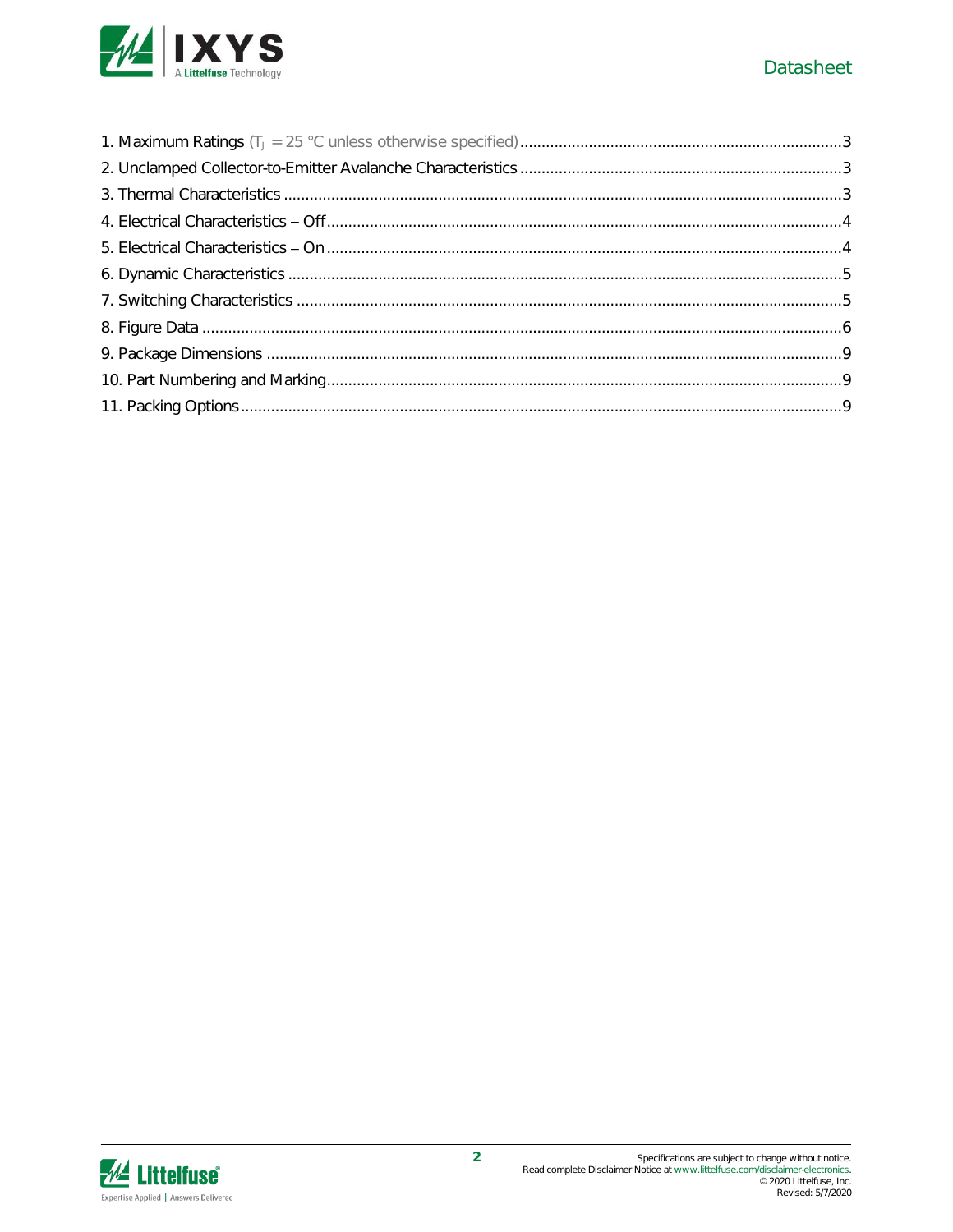

#### 1. Maximum Ratings (TJ = 25 °C unless otherwise specified)

| Characteristic                          | Conditions                     | Symbol                    | Value           | Unit         |
|-----------------------------------------|--------------------------------|---------------------------|-----------------|--------------|
| Collector-Emitter Voltage               |                                | <b>V</b> <sub>CES</sub>   | 390             | $V_{DC}$     |
| Gate-Gate Voltage                       |                                | $V_{CER}$                 | 390             | $V_{DC}$     |
| Gate-Emitter Voltage                    | $\sim$                         | $V_{GE}$                  | ±15             | $V_{DC}$     |
| Collector Current - Continuous          |                                | $l_{\rm c}$               | 20              | $A_{DC}$     |
| Collector Current - Pulsed              | $T_c = 25 °C$                  |                           | 50              | $A_{AC}$     |
| Continuous Gate Current                 | $\overline{\phantom{a}}$       | $\mathsf{I}_{\mathsf{G}}$ | 1.0             | mA           |
| <b>Transient Gate Current</b>           | $t \leq 2$ ms, $f \leq 100$ Hz |                           | 20              | mA           |
| ESD - Charged Device Model              |                                |                           | 2.0             | kV           |
| ESD - Human Body Model                  | $R = 1500 \Omega$ , C = 100 pF | <b>ESD</b>                | 8.0             | kV           |
| ESD - Machine Model                     | $R = 0 \Omega$ , C = 200 pF    |                           | 400             | V            |
|                                         | $T_c = 25 °C$                  |                           | 125             | W            |
| <b>Total Power Dissipation</b>          | Derating for $> 25$ °C         | P <sub>D</sub>            | 0.83            | W/°C         |
| Operating and Storage Temperature Range |                                | $T_J$ , $T_{stq}$         | $-55$ to $+175$ | $^{\circ}$ C |

## 2. Unclamped Collector-to-Emitter Avalanche Characteristics

| Characteristic                                                                                                                                                                                                                                                                                                                     | Symbol          | Value | Unit |  |
|------------------------------------------------------------------------------------------------------------------------------------------------------------------------------------------------------------------------------------------------------------------------------------------------------------------------------------|-----------------|-------|------|--|
| Single Pulse Collector-to-Emitter Avalanche Energy                                                                                                                                                                                                                                                                                 |                 |       |      |  |
| $V_{\text{cc}}$ = 50 V, $V_{\text{GE}}$ = 5.0 V, $P_{\text{k}}$ = 16.7 A, R <sub>G</sub> = 1000 Ω, L = 1.8 mH, Starting T <sub>J</sub> = 25 °C                                                                                                                                                                                     |                 | 250   |      |  |
| $V_{\text{cc}}$ = 50 V, V <sub>GE</sub> = 5.0 V, P <sub>kl</sub> <sub>L</sub> = 14.9 A, R <sub>G</sub> = 1000 Ω, L = 1.8 mH, Starting T <sub>J</sub> = 150 °C                                                                                                                                                                      | E <sub>AS</sub> | 200   | mJ   |  |
| $V_{cc}$ = 50 V, V <sub>GE</sub> = 5.0 V, P <sub>kl</sub> <sub>L</sub> = 14.1 A, R <sub>G</sub> = 1000 Ω, L = 1.8 mH, Starting T <sub>J</sub> = 175 °C                                                                                                                                                                             |                 | 180   |      |  |
| Reverse Avalanche Energy                                                                                                                                                                                                                                                                                                           |                 |       |      |  |
| $V_{\text{CC}}$ = 100 V, $V_{\text{GE}}$ = 20 V, $P_{\text{k}}I_{\text{L}}$ = 25.8 A, L = 6.0 mH, Starting T <sub>J</sub> = 25 °C                                                                                                                                                                                                  | $E_{AS(R)}$     | 2000  | mJ   |  |
| $\mathbf{A}$ $\mathbf{A}$ $\mathbf{A}$ $\mathbf{A}$ $\mathbf{A}$ $\mathbf{A}$ $\mathbf{A}$ $\mathbf{A}$ $\mathbf{A}$ $\mathbf{A}$ $\mathbf{A}$ $\mathbf{A}$ $\mathbf{A}$ $\mathbf{A}$ $\mathbf{A}$ $\mathbf{A}$ $\mathbf{A}$ $\mathbf{A}$ $\mathbf{A}$ $\mathbf{A}$ $\mathbf{A}$ $\mathbf{A}$ $\mathbf{A}$ $\mathbf{A}$ $\mathbf{$ |                 |       |      |  |

Note:  $-55^{\circ}$ C  $\leq$  T $\leq$  175°C

# 3. Thermal Characteristics

| Characteristic                                                                | Symbol           | Value | Unit |
|-------------------------------------------------------------------------------|------------------|-------|------|
| Thermal Resistance, Junction to Case                                          | $R_{\text{AJC}}$ |       | °C/W |
| Thermal Resistance, Junction to Ambient (DPAK) <sup>1</sup>                   | $R_{AJA}$        | 95    | °C/W |
| Maximum Lead Temperature for Soldering Purposes, 1/8" from case for 5 seconds |                  | 275   | °С   |

Footnote 1: When surface mounted to an FR4 board using the minimum recommended pad size

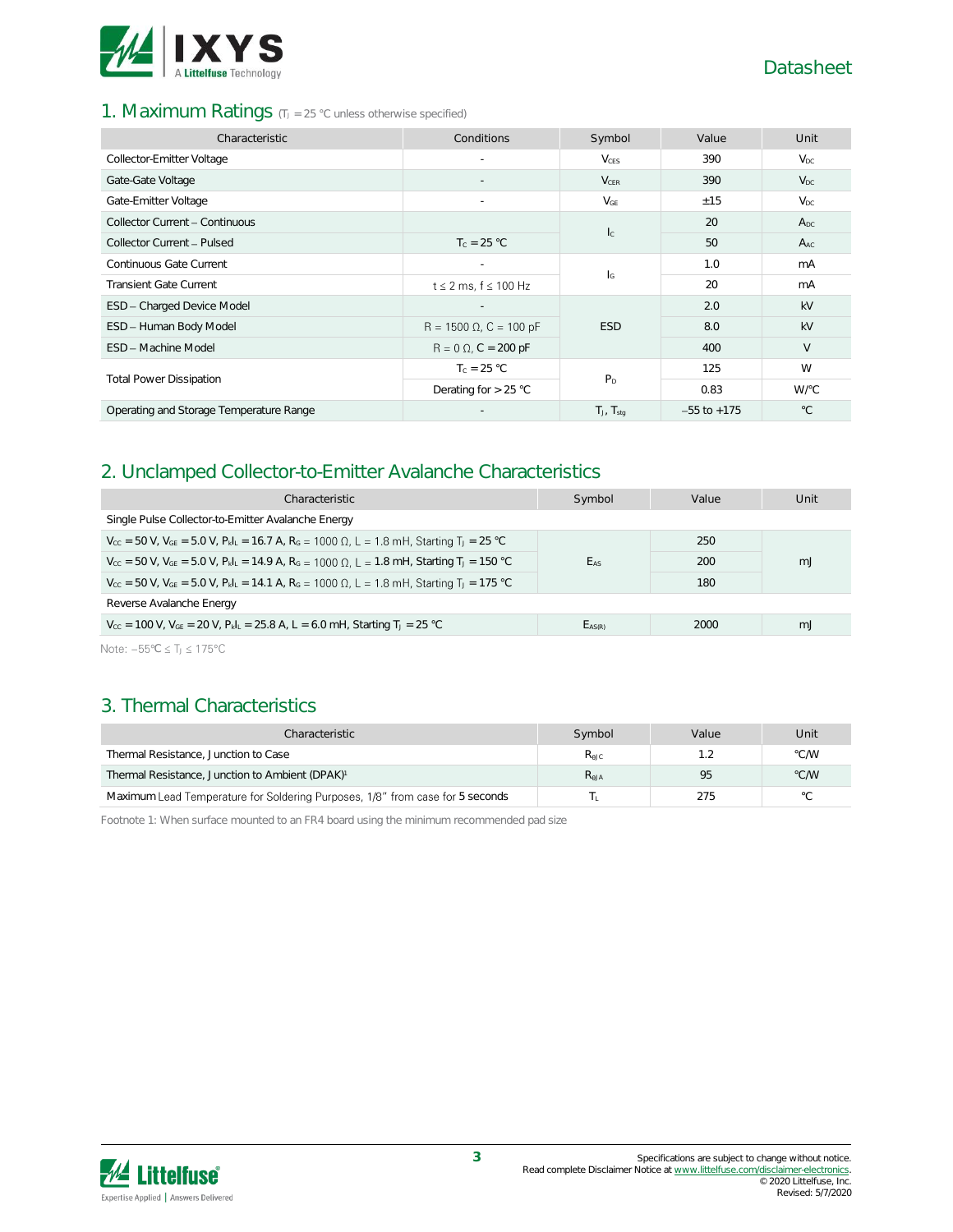

# 4. Electrical Characteristics - Off

| Characteristic                               | Symbol                  | Conditions                       |                          |        | Unit |                  |           |
|----------------------------------------------|-------------------------|----------------------------------|--------------------------|--------|------|------------------|-----------|
|                                              |                         |                                  | Temperature              | Min    | Typ  | Max              |           |
| Collector-Emitter Clamp Voltage              | <b>BV<sub>CES</sub></b> | $I_c = 2.0$ mA                   | $T_1 = -40$ °C to 175 °C | 325    | 350  | 375              | $\vee$    |
|                                              |                         | $I_c = 10 \text{ mA}$            |                          | 340    | 365  | 390              |           |
|                                              |                         | $V_{CE} = 15 V$ , $V_{GE} = 0 V$ | $T_1 = 25 °C$            | $\sim$ | 0.1  | 1.0              |           |
| Zero Gate Voltage Collector Current          | $l_{\text{CES}}$        |                                  | $T_1 = 25 °C$            | 0.5    | 1.5  | 10 <sup>°</sup>  |           |
|                                              |                         | $V_{CF}$ = 175 V, $V_{GF}$ = 0 V | $T_1 = 175 °C$           | 1.0    | 25   | 100 <sup>2</sup> | μA        |
|                                              |                         |                                  | $T_1 = -40 °C$           | 0.4    | 0.8  | 5.0              |           |
|                                              | CES(R)                  | $V_{CF} = -24 V$                 | $T_J = 25 °C$            | 0.05   | 0.25 | 1.0              | mA        |
| Reverse Collector-Emitter Leakage<br>Current |                         |                                  | $T_J = 175 °C$           | 1.0    | 12.5 | 25               |           |
|                                              |                         |                                  | $T_{1} = -40 °C$         | $\sim$ | 0.03 | 0.25             |           |
|                                              |                         |                                  | $T_J = 25 °C$            | 30     | 35   | 39               |           |
| Reverse Collector-Emitter Clamp<br>Voltage   | $BV_{CES(R)}$           | $I_c = -75 \text{ mA}$           | $T_J = 175 °C$           | 35     | 39   | 45 <sup>2</sup>  | V         |
|                                              |                         |                                  | $T_1 = -40 °C$           | 30     | 33   | 37               |           |
| Gate-Emitter Clamp Voltage                   | BV <sub>GFS</sub>       | $I_G = \pm 5.0$ mA               | $T_1 = -40$ °C to 175 °C | 12     | 12.5 | 14               | V         |
| Gate-Emitter Leakage Current                 | $I_{GES}$               | $V_{GE} = \pm 5.0 V$             | $T_1 = -40$ °C to 175 °C | 200    | 300  | 350 <sup>2</sup> | μA        |
| Gate Resistor                                | R <sub>G</sub>          |                                  | $T_1 = -40$ °C to 175 °C | ÷.     | 70   | ×.               | $\Omega$  |
| Gate-Emitter Resistor                        | R <sub>GF</sub>         |                                  | $T_1 = -40$ °C to 150 °C | 14.25  | 16   | 25               | $k\Omega$ |

Footnote 2: Maximum value of characteristic across temperature range

## 5. Electrical Characteristics - On

| Characteristic                                  | Symbol<br>Conditions |                                          | Temperature      |      | Unit |                  |             |
|-------------------------------------------------|----------------------|------------------------------------------|------------------|------|------|------------------|-------------|
|                                                 |                      |                                          |                  | Min  | Typ  | Max              |             |
|                                                 |                      |                                          | $T_J = 25 °C$    | 1.5  | 1.8  | 2.1              |             |
| Gate Threshold Voltage                          | V <sub>GE(th)</sub>  | $I_c = 1.0$ mA,<br>$V_{GE} = V_{CE}$     | $T_J = 175 °C$   | 0.7  | 1.0  | 1.3              | $\vee$      |
|                                                 |                      |                                          | $T_1 = -40 °C$   | 1.7  | 2.0  | 2.3 <sup>2</sup> |             |
| Threshold Temperature Coefficient<br>(Negative) |                      |                                          |                  | 3.8  | 4.6  | 6.0              | mV/°C       |
|                                                 |                      |                                          | $T_J = 25 °C$    | 0.95 | 1.15 | 1.35             |             |
|                                                 |                      | $I_c = 6.5$ A, $V_{GE} = 3.7$ V          | $T_J = 175 °C$   | 0.7  | 0.95 | 1.15             |             |
|                                                 |                      |                                          | $T_1 = -40 °C$   | 1.0  | 1.3  | 1.4              |             |
|                                                 |                      |                                          | $T_J = 25 °C$    | 0.95 | 1.25 | 1.45             |             |
|                                                 | $V_{CE(on)}$         | $I_c = 9.0 A$ , $V_{GE} = 3.9 V$         | $T_J = 175 °C$   | 0.8  | 1.05 | 1.25             | $\vee$      |
|                                                 |                      |                                          | $T_1 = -40 °C$   | 1.1  | 1.4  | 1.5              |             |
|                                                 |                      | $I_c = 7.5 A$ , $V_{GE} = 4.5 V$         | $T_J = 25 °C$    | 0.85 | 1.15 | 1.4              |             |
|                                                 |                      |                                          | $T_J = 175 °C$   | 0.7  | 0.95 | 1.2              |             |
| Collector-Emitter On-Voltage <sup>3</sup>       |                      |                                          | $T_{1} = -40 °C$ | 1.0  | 1.3  | 1.6 <sup>2</sup> |             |
|                                                 |                      | $I_c = 10$ A, $V_{GE} = 4.5$ V           | $T_J = 25 °C$    | 1.0  | 1.3  | 1.6              |             |
|                                                 |                      |                                          | $T_J = 175 °C$   | 0.8  | 1.05 | 1.4              |             |
|                                                 |                      |                                          | $T_J = -40 °C$   | 1.1  | 1.4  | 1.7 <sup>2</sup> |             |
|                                                 |                      |                                          | $T_J = 25 °C$    | 1.15 | 1.45 | 1.7              |             |
|                                                 |                      | $I_c = 15$ A, $V_{GE} = 4.5$ V           | $T_J = 175 °C$   | 1.0  | 1.3  | 1.55             |             |
|                                                 |                      |                                          | $T_{1} = -40 °C$ | 1.25 | 1.55 | 1.8 <sup>2</sup> |             |
|                                                 |                      |                                          | $T_J = 25 °C$    | 1.3  | 1.6  | 1.9              |             |
|                                                 |                      | $I_c = 20$ A, $V_{GF} = 4.5$ V           | $T_1 = 175 °C$   | 1.2  | 1.5  | 1.8              |             |
|                                                 |                      |                                          | $T_1 = -40 °C$   | 1.4  | 1.75 | 2.0 <sup>2</sup> |             |
| Forward Transconductance                        | <b>afs</b>           | $V_{CF}$ = 5.0 V, I <sub>C</sub> = 6.0 A | $T_1 = 25 °C$    | 10   | 18   | 25               | <b>Mhos</b> |

Footnote 2: Maximum value of characteristic across temperature range

Footnote 3: Pulse Test: Pulse Width  $\leq 300$  µs, Duty Cycle  $\leq 2\%$ 

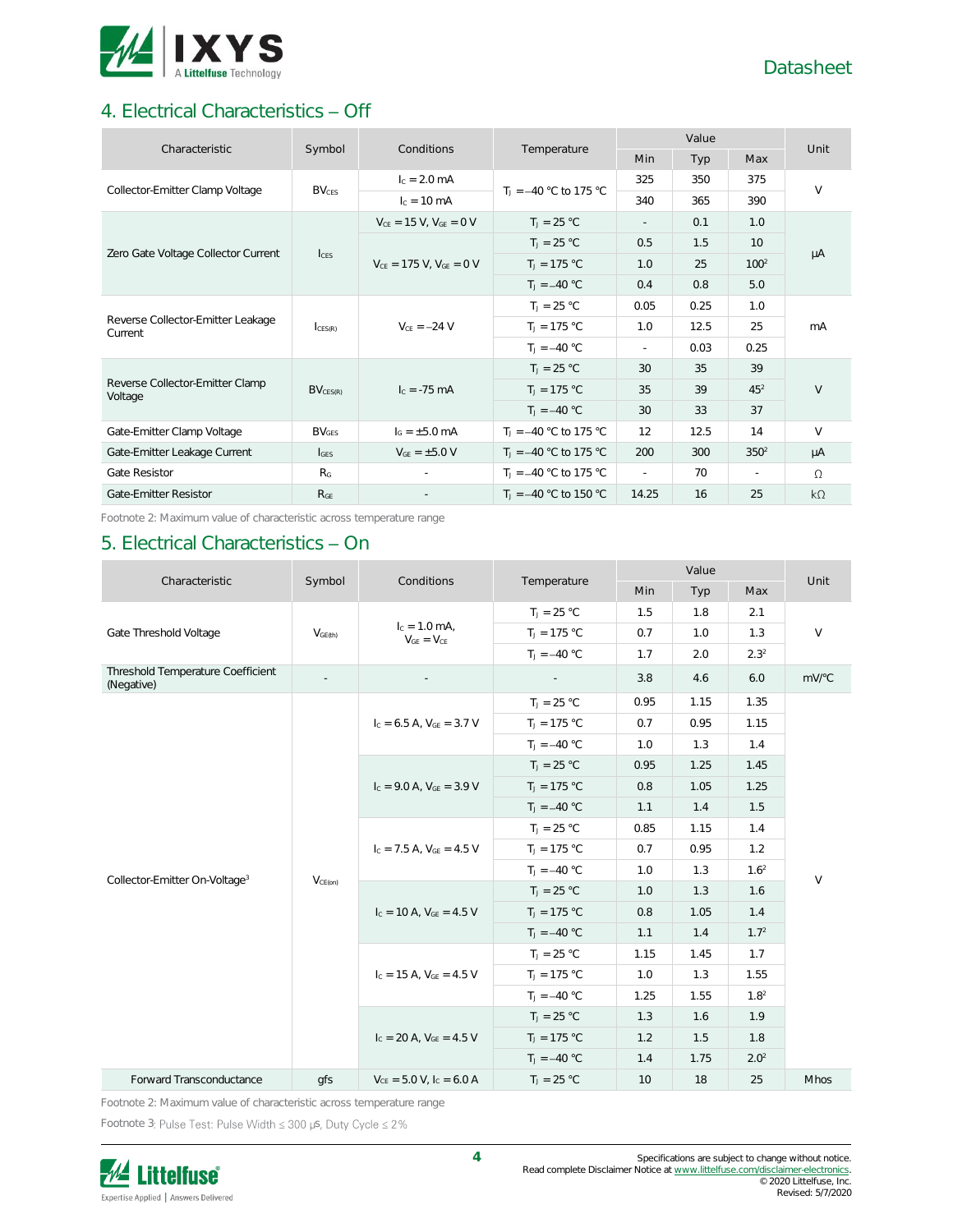

# 6. Dynamic Characteristics

| Characteristic              | Symbol<br>Conditions<br>Temperature |                                  | Value |               |      | Unit |    |    |
|-----------------------------|-------------------------------------|----------------------------------|-------|---------------|------|------|----|----|
|                             |                                     | Min                              | Typ   | Max           |      |      |    |    |
| Input Capacitance           | $C_{\text{ISS}}$                    | $V_{CE} = 25 V,$<br>$f = 10$ kHz |       | 1100          | 1300 | 1500 |    |    |
| Output Capacitance          | C <sub>oss</sub>                    |                                  |       | $T_1 = 25 °C$ | 70   | 80   | 90 | рF |
| <b>Transfer Capacitance</b> | C <sub>RSS</sub>                    |                                  |       | 18            | 20   | 22   |    |    |

# 7. Switching Characteristics

| Characteristic                  | Symbol              | Conditions                                                                                                                          | Temperature    | Value      |      |                 | Unit    |
|---------------------------------|---------------------|-------------------------------------------------------------------------------------------------------------------------------------|----------------|------------|------|-----------------|---------|
|                                 |                     |                                                                                                                                     |                | <b>Min</b> | Typ  | Max             |         |
| Turn-off Delay Time (Resistive) |                     |                                                                                                                                     | $T_1 = 25 °C$  | 6.0        | 8.0  | 10              |         |
|                                 | $t_{\text{d(off)}}$ | $V_{\text{cc}} = 300 \text{ V}$ , $I_{\text{c}} = 9.0 \text{ A}$ ,<br>$RG = 1.0 k\Omega$ , $RL = 33 \Omega$ ,                       | $T_1 = 175 °C$ | 6.0        | 8.0  | 10 <sup>2</sup> | μs      |
|                                 |                     | $V_{GF} = 5.0 V$                                                                                                                    | $T_1 = 25 °C$  | 4.0        | 6.0  | 8.0             |         |
| Fall Time (Resistive)           | $t_f$               |                                                                                                                                     | $T_1 = 175 °C$ | 8.0        | 10.5 | 14              | $\mu s$ |
| Turn-off Delay Time (Inductive) | $t_{\text{d(off)}}$ | $V_{\text{cc}} = 300 \text{ V}$ , $I_{\text{c}} = 9.0 \text{ A}$ ,<br>$R_G = 1.0 \text{ k}\Omega$ , L = 300 µH,<br>$V_{GF} = 5.0 V$ | $T_1 = 25 °C$  | 3.0        | 5.0  | 7.0             | μs      |
|                                 |                     |                                                                                                                                     | $T_1 = 175 °C$ | 5.0        | 7.0  | 9.0             |         |
|                                 |                     |                                                                                                                                     | $T_1 = 25 °C$  | 1.5        | 3.0  | 4.5             |         |
| Fall Time (Inductive)           | $t_f$               |                                                                                                                                     | $T_1 = 175 °C$ | 5.0        | 7.0  | 10 <sup>°</sup> | $\mu s$ |
|                                 |                     | $V_{\text{cc}} = 14 \text{ V}$ , $I_{\text{c}} = 9.0 \text{ A}$ ,                                                                   | $T_1 = 25 °C$  | 1.0        | 1.5  | 2.0             |         |
| Turn-on Delay Time              | $t_{d(on)}$         |                                                                                                                                     | $T_1 = 175 °C$ | 1.0        | 1.5  | 2.0             | μs      |
| Rise Time                       |                     | $RG = 1.0 k\Omega$ , $RL = 1.5 \Omega$ ,<br>$V_{GF} = 5.0 V$                                                                        | $T_J = 25 °C$  | 4.0        | 6.0  | 8.0             |         |
|                                 | $t_{\rm r}$         |                                                                                                                                     | $T_1 = 175 °C$ | 3.0        | 5.0  | 7.0             | $\mu s$ |

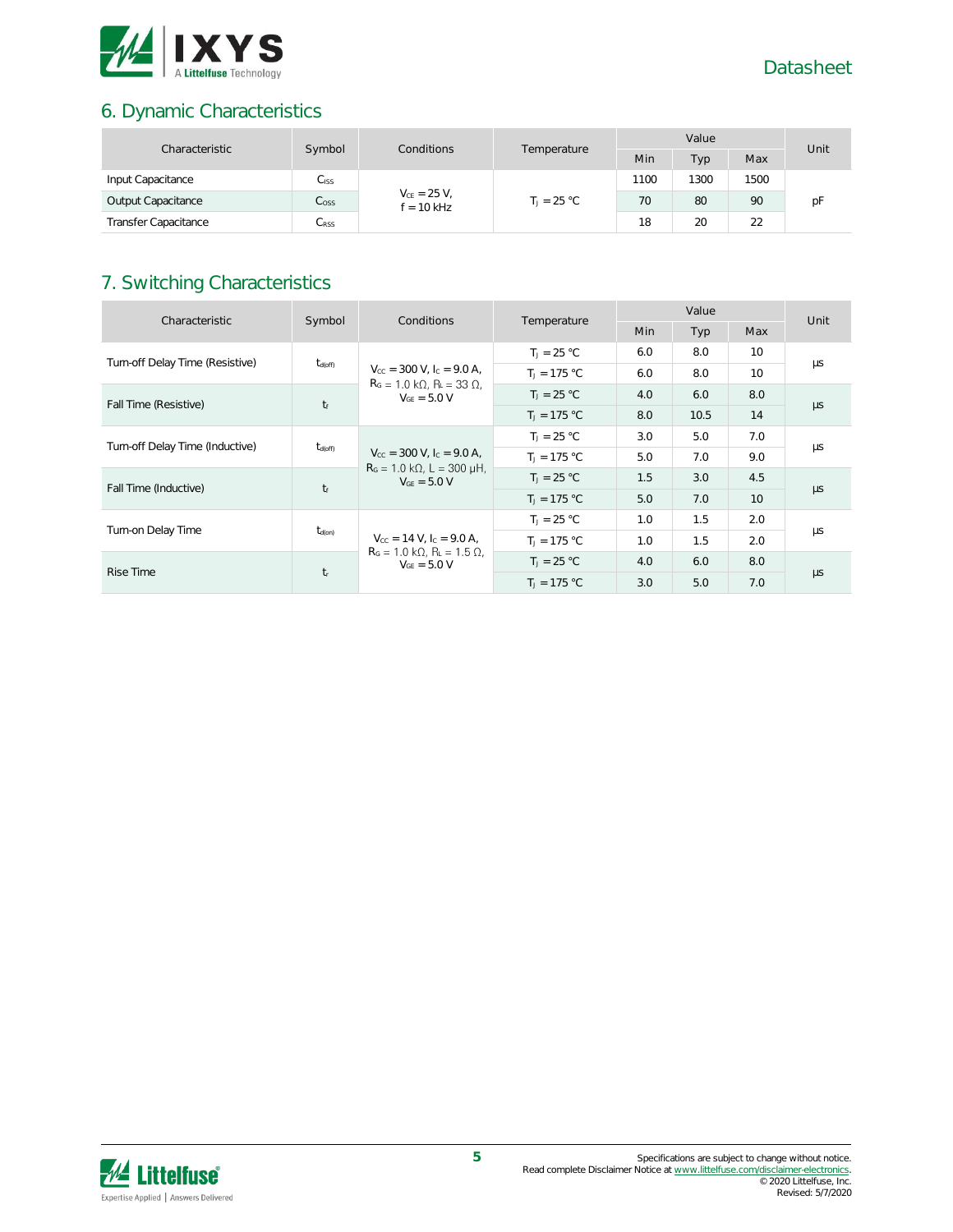

#### 8. Figure Data



#### Figure 3. Collector-Emitter Voltage vs. Junction Temperature Figure 4. Output Characteristics (T<sub>J</sub> = 175 °C)



Figure 5. Output Characteristics (T<sub>J</sub> = 25 °C) Figure 6. Output Characteristics (T<sub>J</sub> = -40 °C)









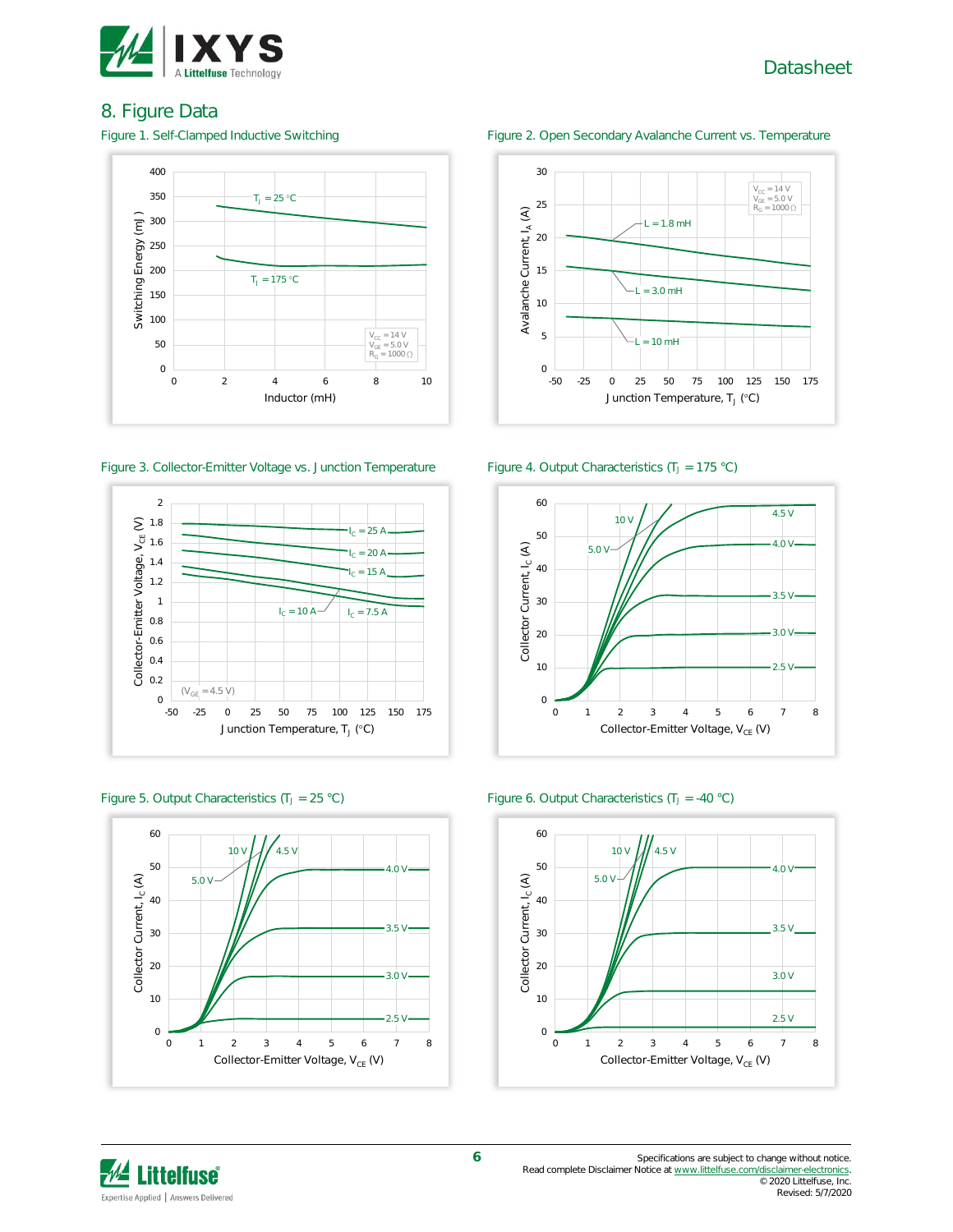



Figure 9. Gate Threshold Voltage vs. Temperature Figure 10. Capacitance Variance



Figure 11. Resistive Switching Fall Time vs. Temperature Figure 12. Inductive Switching Fall Time vs. Temperature



#### Figure 7. Transfer Characteristics Figure 8. Collector-Emitter Leakage Current vs. Temperature







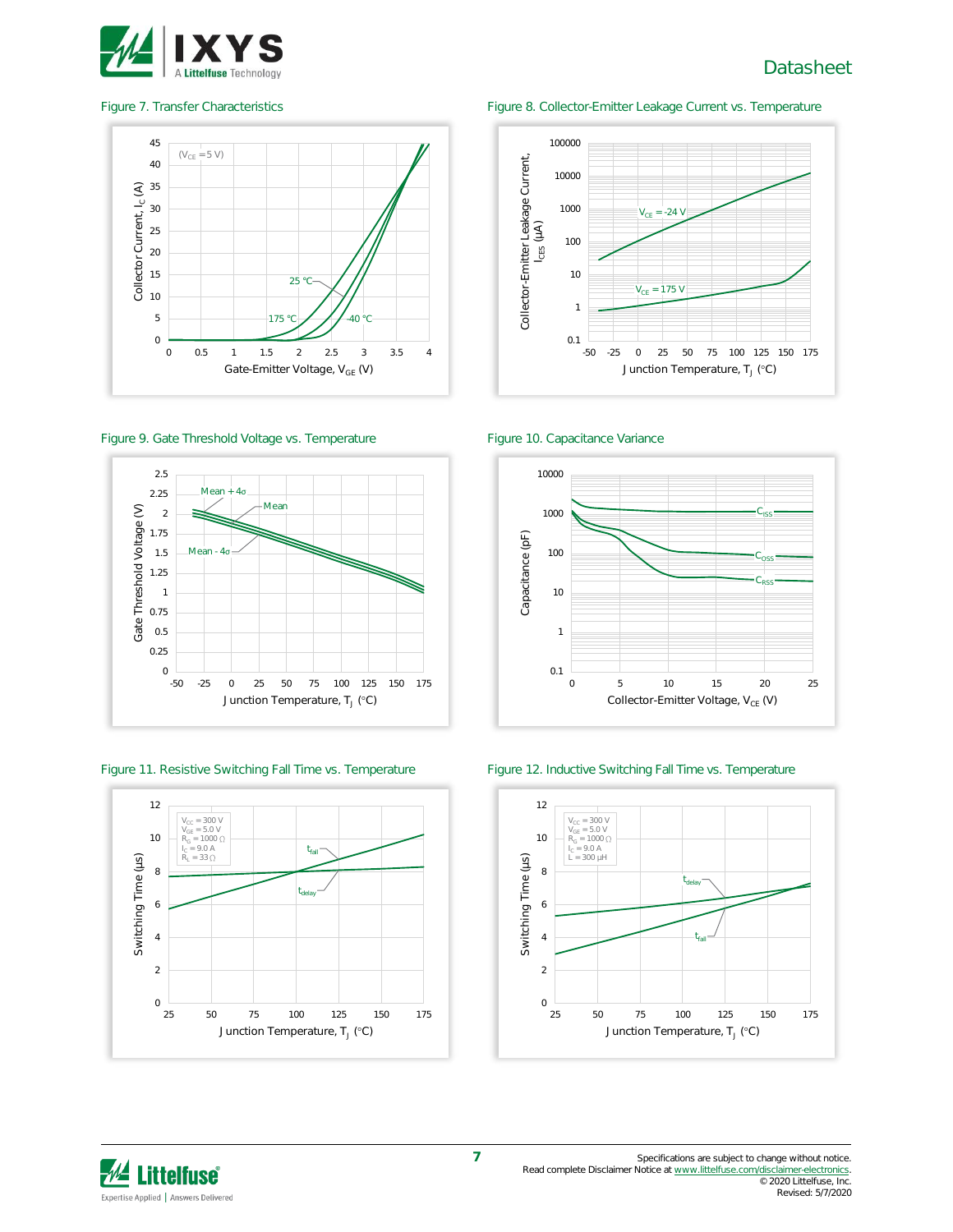

#### Figure 13. Minimum Pad Transient Thermal Resistance

(Non-normalized Junction-Ambient)



#### Figure 14. Best Case Transient Thermal Resistance (Non-normalized Junction-Case mounted on cold plate)